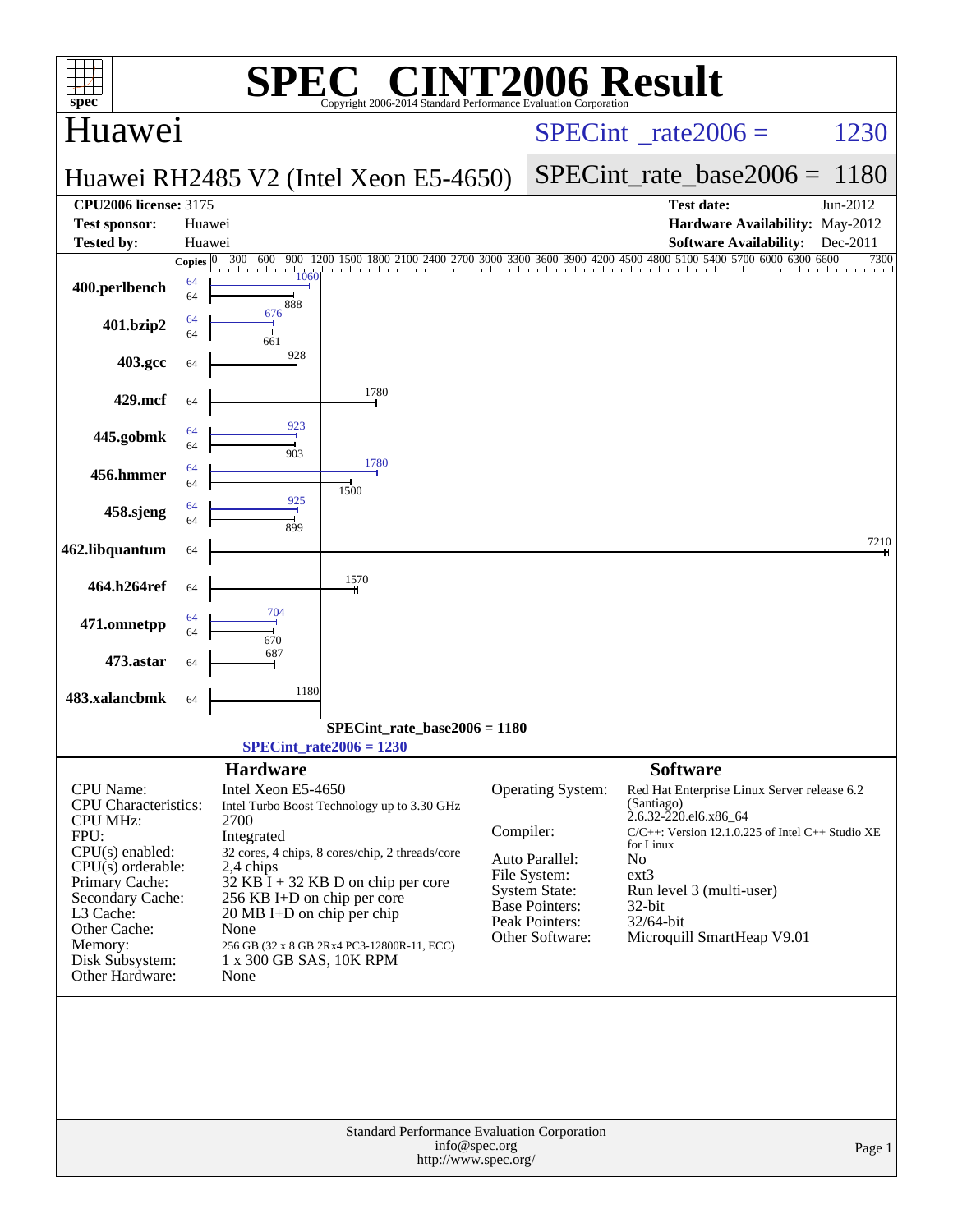

### Huawei

### SPECint rate $2006 = 1230$

### Huawei RH2485 V2 (Intel Xeon E5-4650)

[SPECint\\_rate\\_base2006 =](http://www.spec.org/auto/cpu2006/Docs/result-fields.html#SPECintratebase2006) 1180

#### **[CPU2006 license:](http://www.spec.org/auto/cpu2006/Docs/result-fields.html#CPU2006license)** 3175 **[Test date:](http://www.spec.org/auto/cpu2006/Docs/result-fields.html#Testdate)** Jun-2012

**[Test sponsor:](http://www.spec.org/auto/cpu2006/Docs/result-fields.html#Testsponsor)** Huawei **[Hardware Availability:](http://www.spec.org/auto/cpu2006/Docs/result-fields.html#HardwareAvailability)** May-2012 **[Tested by:](http://www.spec.org/auto/cpu2006/Docs/result-fields.html#Testedby)** Huawei **[Software Availability:](http://www.spec.org/auto/cpu2006/Docs/result-fields.html#SoftwareAvailability)** Dec-2011

### **[Results Table](http://www.spec.org/auto/cpu2006/Docs/result-fields.html#ResultsTable)**

|                                                                                                          | <b>Base</b>   |                |       |                |       |                |              | <b>Peak</b>   |                |              |                |              |                |              |
|----------------------------------------------------------------------------------------------------------|---------------|----------------|-------|----------------|-------|----------------|--------------|---------------|----------------|--------------|----------------|--------------|----------------|--------------|
| <b>Benchmark</b>                                                                                         | <b>Copies</b> | <b>Seconds</b> | Ratio | <b>Seconds</b> | Ratio | <b>Seconds</b> | <b>Ratio</b> | <b>Copies</b> | <b>Seconds</b> | <b>Ratio</b> | <b>Seconds</b> | <b>Ratio</b> | <b>Seconds</b> | <b>Ratio</b> |
| 400.perlbench                                                                                            | 64            | 704            | 888   | 703            | 890   | 705            | 887          | 64            | 591            | 1060         | 593            | 1050         | 591            | 1060         |
| 401.bzip2                                                                                                | 64            | 933            | 662   | 935            | 661   | 935            | 660l         | 64            | 912            | 677          | 913            | 676          | 925            | 667          |
| $403.\mathrm{gcc}$                                                                                       | 64            | 555            | 929   | 558            | 923   | 555            | 928          | 64            | 555            | 929          | 558            | 923          | 555            | 928          |
| $429$ .mcf                                                                                               | 64            | 330            | 1770  | 328            | 1780  | 328            | 1780         | 64            | 330            | 1770         | 328            | 1780         | 328            | 1780         |
| $445$ .gobmk                                                                                             | 64            | 743            | 904   | 744            | 902   | 744            | 903          | 64            | 727            | 923          | 727            | 924          | 730            | 919          |
| 456.hmmer                                                                                                | 64            | 399            | 1500  | 398            | 1500  | 396            | 1510         | 64            | 334            | 1790         | 336            | 1780         | 336            | 1780         |
| $458$ .sjeng                                                                                             | 64            | 862            | 898   | 861            | 899   | 861            | 899          | 64            | 838            | 924          | 826            | 937          | 837            | 925          |
| 462.libquantum                                                                                           | 64            | 183            | 7250  | 184            | 7210  | 184            | 7210         | 64            | 183            | 7250         | 184            | 7210         | 184            | 7210         |
| 464.h264ref                                                                                              | 64            | 901            | 1570  | 904            | 1570  | 922            | 1540         | 64            | 901            | 1570         | 904            | 1570         | 922            | 1540         |
| 471.omnetpp                                                                                              | 64            | 597            | 670   | 598            | 669   | 597            | <b>670</b>   | 64            | 568            | 704          | 568            | 704          | 568            | 705          |
| $473$ . astar                                                                                            | 64            | 654            | 687   | 656            | 685   | 653            | 688          | 64            | 654            | 687          | 656            | 685          | 653            | 688          |
| 483.xalancbmk                                                                                            | 64            | 375            | 1180  | 374            | 1180  | 374            | 1180         | 64            | 375            | 1180         | 374            | 1180         | 374            | 1180         |
| Results appear in the order in which they were run. Bold underlined text indicates a median measurement. |               |                |       |                |       |                |              |               |                |              |                |              |                |              |

#### **[Submit Notes](http://www.spec.org/auto/cpu2006/Docs/result-fields.html#SubmitNotes)**

 The numactl mechanism was used to bind copies to processors. The config file option 'submit' was used to generate numactl commands to bind each copy to a specific processor. For details, please see the config file.

### **[Operating System Notes](http://www.spec.org/auto/cpu2006/Docs/result-fields.html#OperatingSystemNotes)**

 Stack size set to unlimited using "ulimit -s unlimited" Transparent Huge Pages enabled with: echo always > /sys/kernel/mm/redhat\_transparent\_hugepage/enabled Filesystem page cache cleared with:<br>echo 1> /proc/sys/vm/drop cac /proc/sys/vm/drop\_caches runspec command invoked through numactl i.e.: numactl --interleave=all runspec <etc> Select only test related files when installing the operating system

### **[Platform Notes](http://www.spec.org/auto/cpu2006/Docs/result-fields.html#PlatformNotes)**

 BIOS configuration: Set Power Efficiency Mode to Performance Baseboard Management Controller used to adjust the fan speed to 100% Sysinfo program /spec/config/sysinfo.rev6800 \$Rev: 6800 \$ \$Date:: 2011-10-11 #\$ 6f2ebdff5032aaa42e583f96b07f99d3 running on RH62-yjp2 Thu Jun 21 03:36:59 2012

 This section contains SUT (System Under Test) info as seen by some common utilities. To remove or add to this section, see: <http://www.spec.org/cpu2006/Docs/config.html#sysinfo> Continued on next page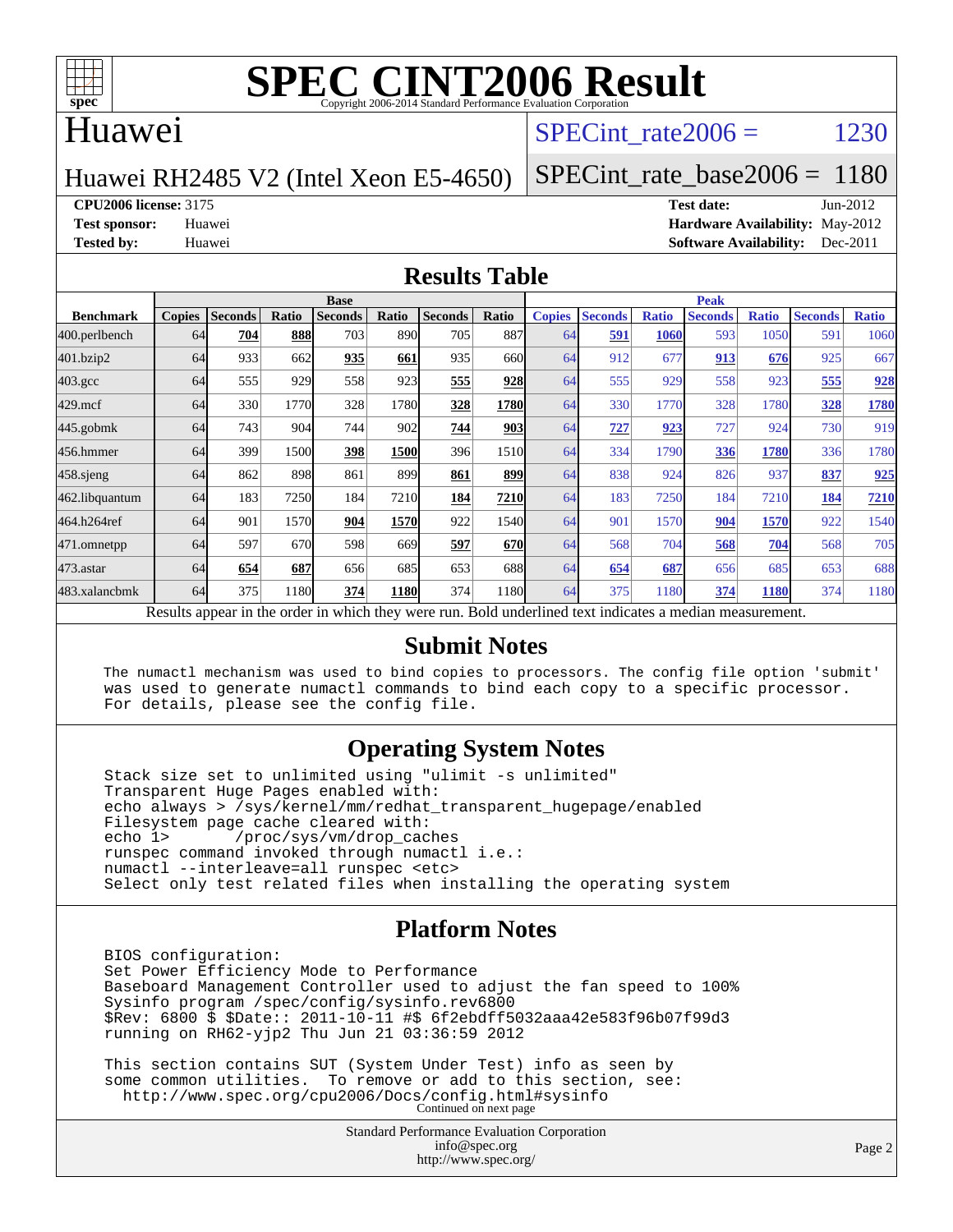

## Huawei

SPECint rate $2006 = 1230$ 

Huawei RH2485 V2 (Intel Xeon E5-4650)

[SPECint\\_rate\\_base2006 =](http://www.spec.org/auto/cpu2006/Docs/result-fields.html#SPECintratebase2006) 1180

**[Tested by:](http://www.spec.org/auto/cpu2006/Docs/result-fields.html#Testedby)** Huawei **[Software Availability:](http://www.spec.org/auto/cpu2006/Docs/result-fields.html#SoftwareAvailability)** Dec-2011

**[CPU2006 license:](http://www.spec.org/auto/cpu2006/Docs/result-fields.html#CPU2006license)** 3175 **[Test date:](http://www.spec.org/auto/cpu2006/Docs/result-fields.html#Testdate)** Jun-2012 **[Test sponsor:](http://www.spec.org/auto/cpu2006/Docs/result-fields.html#Testsponsor)** Huawei **[Hardware Availability:](http://www.spec.org/auto/cpu2006/Docs/result-fields.html#HardwareAvailability)** May-2012

### **[Platform Notes \(Continued\)](http://www.spec.org/auto/cpu2006/Docs/result-fields.html#PlatformNotes)**

 From /proc/cpuinfo model name : Intel(R) Xeon(R) CPU E5-4650 0 @ 2.70GHz 4 "physical id"s (chips) 64 "processors" cores, siblings (Caution: counting these is hw and system dependent. The following excerpts from /proc/cpuinfo might not be reliable. Use with caution.) cpu cores : 8 siblings : 16 physical 0: cores 0 1 2 3 4 5 6 7 physical 1: cores 0 1 2 3 4 5 6 7 physical 2: cores 0 1 2 3 4 5 6 7 physical 3: cores 0 1 2 3 4 5 6 7 cache size : 20480 KB From /proc/meminfo MemTotal: 264495772 kB HugePages\_Total: 0<br>Hugepagesize: 2048 kB Hugepagesize: From /etc/\*release\* /etc/\*version\* redhat-release: Red Hat Enterprise Linux Server release 6.2 (Santiago) system-release: Red Hat Enterprise Linux Server release 6.2 (Santiago) system-release-cpe: cpe:/o:redhat:enterprise\_linux:6server:ga:server uname -a: Linux RH62-yjp2 2.6.32-220.el6.x86\_64 #1 SMP Wed Nov 9 08:03:13 EST 2011 x86\_64 x86\_64 x86\_64 GNU/Linux run-level 3 Jun 21 03:28 SPEC is set to: /spec Filesystem Type Size Used-Avail-Use%-Mounted-on-<br>  $\text{dev/sda1}$  ext3 270G 23G 233G 9%-/ 23G 233G 9% / Additional information from dmidecode: Memory: 32x Samsung M393B1K70DH0-CK0 8 GB 1600 MHz 2 rank

#### **[General Notes](http://www.spec.org/auto/cpu2006/Docs/result-fields.html#GeneralNotes)**

Environment variables set by runspec before the start of the run: LD\_LIBRARY\_PATH = "/spec/libs/32:/spec/libs/64"

 Binaries compiled on a system with 2 x Xeon X5645 CPU + 16GB memory using RHEL 6.1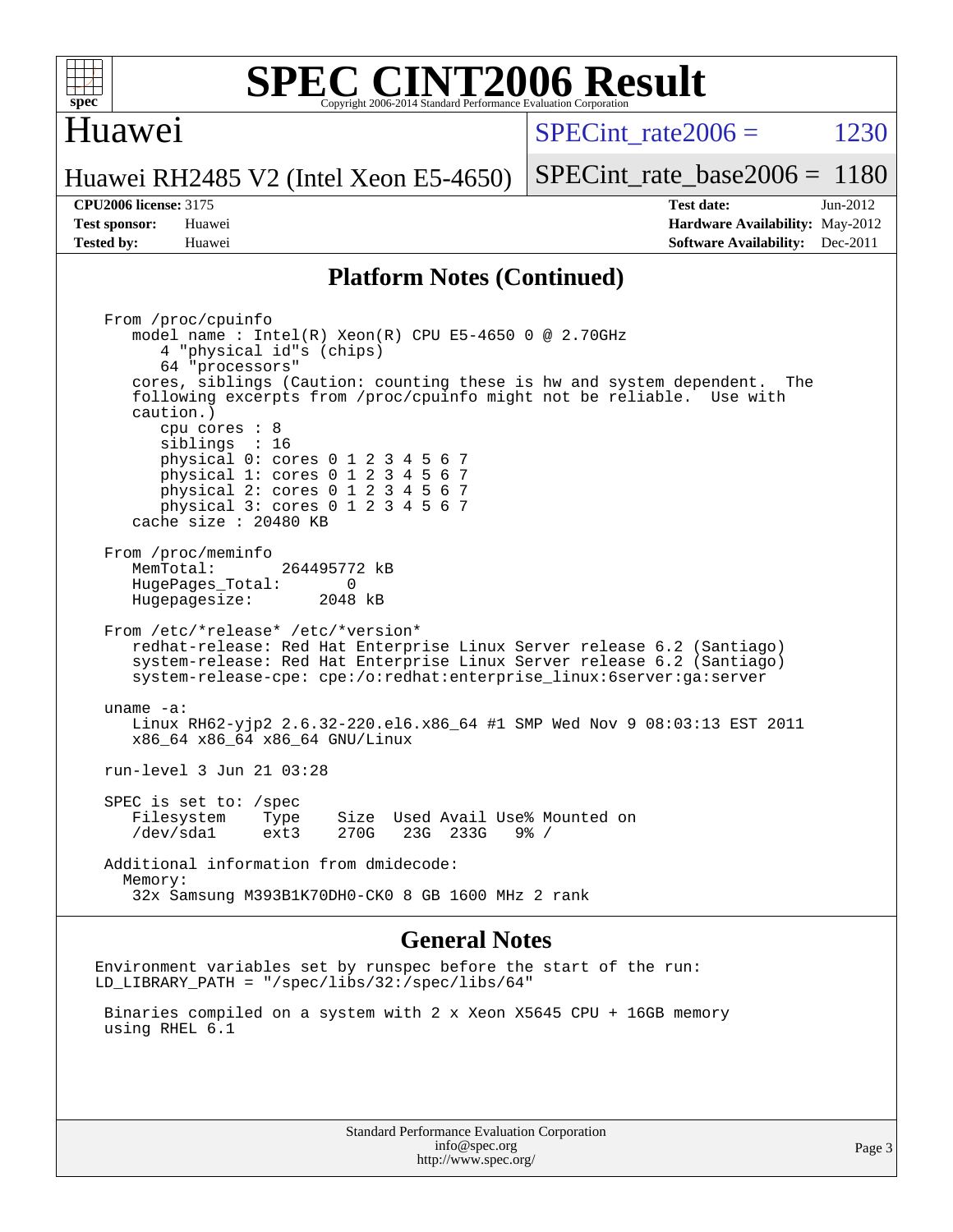

## Huawei

 $SPECTnt_rate2006 = 1230$ 

Huawei RH2485 V2 (Intel Xeon E5-4650)

[SPECint\\_rate\\_base2006 =](http://www.spec.org/auto/cpu2006/Docs/result-fields.html#SPECintratebase2006) 1180

**[CPU2006 license:](http://www.spec.org/auto/cpu2006/Docs/result-fields.html#CPU2006license)** 3175 **[Test date:](http://www.spec.org/auto/cpu2006/Docs/result-fields.html#Testdate)** Jun-2012 **[Test sponsor:](http://www.spec.org/auto/cpu2006/Docs/result-fields.html#Testsponsor)** Huawei **[Hardware Availability:](http://www.spec.org/auto/cpu2006/Docs/result-fields.html#HardwareAvailability)** May-2012 **[Tested by:](http://www.spec.org/auto/cpu2006/Docs/result-fields.html#Testedby)** Huawei **[Software Availability:](http://www.spec.org/auto/cpu2006/Docs/result-fields.html#SoftwareAvailability)** Dec-2011

# **[Base Compiler Invocation](http://www.spec.org/auto/cpu2006/Docs/result-fields.html#BaseCompilerInvocation)**

[C benchmarks](http://www.spec.org/auto/cpu2006/Docs/result-fields.html#Cbenchmarks):  $\text{icc}$   $-\text{m32}$ 

[C++ benchmarks:](http://www.spec.org/auto/cpu2006/Docs/result-fields.html#CXXbenchmarks) [icpc -m32](http://www.spec.org/cpu2006/results/res2012q3/cpu2006-20120624-23175.flags.html#user_CXXbase_intel_icpc_4e5a5ef1a53fd332b3c49e69c3330699)

**[Base Portability Flags](http://www.spec.org/auto/cpu2006/Docs/result-fields.html#BasePortabilityFlags)**

 400.perlbench: [-DSPEC\\_CPU\\_LINUX\\_IA32](http://www.spec.org/cpu2006/results/res2012q3/cpu2006-20120624-23175.flags.html#b400.perlbench_baseCPORTABILITY_DSPEC_CPU_LINUX_IA32) 462.libquantum: [-DSPEC\\_CPU\\_LINUX](http://www.spec.org/cpu2006/results/res2012q3/cpu2006-20120624-23175.flags.html#b462.libquantum_baseCPORTABILITY_DSPEC_CPU_LINUX) 483.xalancbmk: [-DSPEC\\_CPU\\_LINUX](http://www.spec.org/cpu2006/results/res2012q3/cpu2006-20120624-23175.flags.html#b483.xalancbmk_baseCXXPORTABILITY_DSPEC_CPU_LINUX)

# **[Base Optimization Flags](http://www.spec.org/auto/cpu2006/Docs/result-fields.html#BaseOptimizationFlags)**

[C benchmarks](http://www.spec.org/auto/cpu2006/Docs/result-fields.html#Cbenchmarks):

[-xSSE4.2](http://www.spec.org/cpu2006/results/res2012q3/cpu2006-20120624-23175.flags.html#user_CCbase_f-xSSE42_f91528193cf0b216347adb8b939d4107) [-ipo](http://www.spec.org/cpu2006/results/res2012q3/cpu2006-20120624-23175.flags.html#user_CCbase_f-ipo) [-O3](http://www.spec.org/cpu2006/results/res2012q3/cpu2006-20120624-23175.flags.html#user_CCbase_f-O3) [-no-prec-div](http://www.spec.org/cpu2006/results/res2012q3/cpu2006-20120624-23175.flags.html#user_CCbase_f-no-prec-div) [-opt-prefetch](http://www.spec.org/cpu2006/results/res2012q3/cpu2006-20120624-23175.flags.html#user_CCbase_f-opt-prefetch) [-opt-mem-layout-trans=3](http://www.spec.org/cpu2006/results/res2012q3/cpu2006-20120624-23175.flags.html#user_CCbase_f-opt-mem-layout-trans_a7b82ad4bd7abf52556d4961a2ae94d5)

[C++ benchmarks:](http://www.spec.org/auto/cpu2006/Docs/result-fields.html#CXXbenchmarks)

[-xSSE4.2](http://www.spec.org/cpu2006/results/res2012q3/cpu2006-20120624-23175.flags.html#user_CXXbase_f-xSSE42_f91528193cf0b216347adb8b939d4107) [-ipo](http://www.spec.org/cpu2006/results/res2012q3/cpu2006-20120624-23175.flags.html#user_CXXbase_f-ipo) [-O3](http://www.spec.org/cpu2006/results/res2012q3/cpu2006-20120624-23175.flags.html#user_CXXbase_f-O3) [-no-prec-div](http://www.spec.org/cpu2006/results/res2012q3/cpu2006-20120624-23175.flags.html#user_CXXbase_f-no-prec-div) [-opt-prefetch](http://www.spec.org/cpu2006/results/res2012q3/cpu2006-20120624-23175.flags.html#user_CXXbase_f-opt-prefetch) [-opt-mem-layout-trans=3](http://www.spec.org/cpu2006/results/res2012q3/cpu2006-20120624-23175.flags.html#user_CXXbase_f-opt-mem-layout-trans_a7b82ad4bd7abf52556d4961a2ae94d5) [-Wl,-z,muldefs](http://www.spec.org/cpu2006/results/res2012q3/cpu2006-20120624-23175.flags.html#user_CXXbase_link_force_multiple1_74079c344b956b9658436fd1b6dd3a8a) [-L/smartheap -lsmartheap](http://www.spec.org/cpu2006/results/res2012q3/cpu2006-20120624-23175.flags.html#user_CXXbase_SmartHeap_7c9e394a5779e1a7fec7c221e123830c)

# **[Base Other Flags](http://www.spec.org/auto/cpu2006/Docs/result-fields.html#BaseOtherFlags)**

[C benchmarks](http://www.spec.org/auto/cpu2006/Docs/result-fields.html#Cbenchmarks):

403.gcc: [-Dalloca=\\_alloca](http://www.spec.org/cpu2006/results/res2012q3/cpu2006-20120624-23175.flags.html#b403.gcc_baseEXTRA_CFLAGS_Dalloca_be3056838c12de2578596ca5467af7f3)

# **[Peak Compiler Invocation](http://www.spec.org/auto/cpu2006/Docs/result-fields.html#PeakCompilerInvocation)**

[C benchmarks \(except as noted below\)](http://www.spec.org/auto/cpu2006/Docs/result-fields.html#Cbenchmarksexceptasnotedbelow): [icc -m32](http://www.spec.org/cpu2006/results/res2012q3/cpu2006-20120624-23175.flags.html#user_CCpeak_intel_icc_5ff4a39e364c98233615fdd38438c6f2) 400.perlbench: [icc -m64](http://www.spec.org/cpu2006/results/res2012q3/cpu2006-20120624-23175.flags.html#user_peakCCLD400_perlbench_intel_icc_64bit_bda6cc9af1fdbb0edc3795bac97ada53) 401.bzip2: [icc -m64](http://www.spec.org/cpu2006/results/res2012q3/cpu2006-20120624-23175.flags.html#user_peakCCLD401_bzip2_intel_icc_64bit_bda6cc9af1fdbb0edc3795bac97ada53)

456.hmmer: [icc -m64](http://www.spec.org/cpu2006/results/res2012q3/cpu2006-20120624-23175.flags.html#user_peakCCLD456_hmmer_intel_icc_64bit_bda6cc9af1fdbb0edc3795bac97ada53)

458.sjeng: [icc -m64](http://www.spec.org/cpu2006/results/res2012q3/cpu2006-20120624-23175.flags.html#user_peakCCLD458_sjeng_intel_icc_64bit_bda6cc9af1fdbb0edc3795bac97ada53)

```
C++ benchmarks: 
icpc -m32
```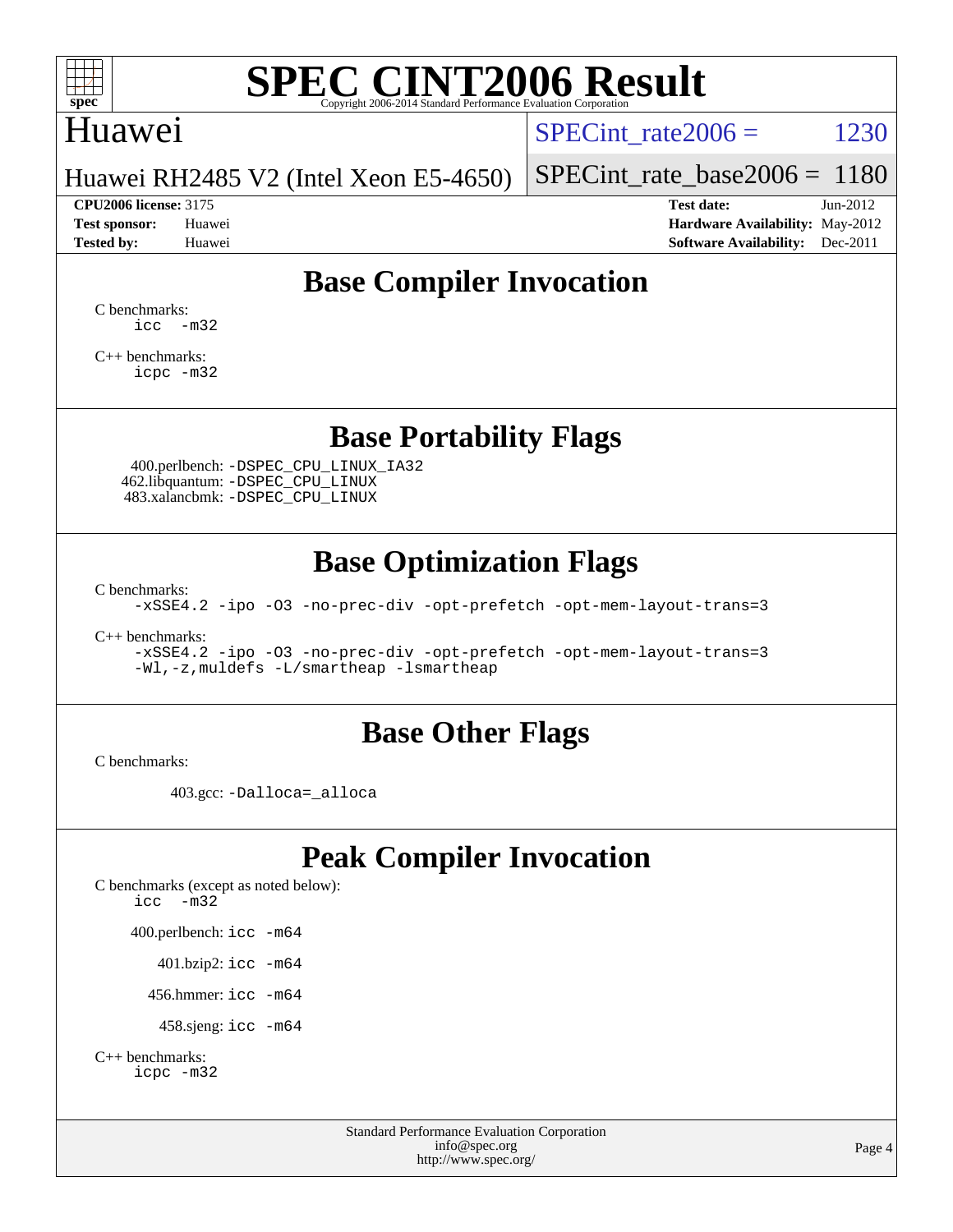

# Huawei

SPECint rate $2006 = 1230$ 

Huawei RH2485 V2 (Intel Xeon E5-4650)

[SPECint\\_rate\\_base2006 =](http://www.spec.org/auto/cpu2006/Docs/result-fields.html#SPECintratebase2006) 1180

**[CPU2006 license:](http://www.spec.org/auto/cpu2006/Docs/result-fields.html#CPU2006license)** 3175 **[Test date:](http://www.spec.org/auto/cpu2006/Docs/result-fields.html#Testdate)** Jun-2012 **[Test sponsor:](http://www.spec.org/auto/cpu2006/Docs/result-fields.html#Testsponsor)** Huawei **[Hardware Availability:](http://www.spec.org/auto/cpu2006/Docs/result-fields.html#HardwareAvailability)** May-2012 **[Tested by:](http://www.spec.org/auto/cpu2006/Docs/result-fields.html#Testedby)** Huawei **[Software Availability:](http://www.spec.org/auto/cpu2006/Docs/result-fields.html#SoftwareAvailability)** Dec-2011

# **[Peak Portability Flags](http://www.spec.org/auto/cpu2006/Docs/result-fields.html#PeakPortabilityFlags)**

 400.perlbench: [-DSPEC\\_CPU\\_LP64](http://www.spec.org/cpu2006/results/res2012q3/cpu2006-20120624-23175.flags.html#b400.perlbench_peakCPORTABILITY_DSPEC_CPU_LP64) [-DSPEC\\_CPU\\_LINUX\\_X64](http://www.spec.org/cpu2006/results/res2012q3/cpu2006-20120624-23175.flags.html#b400.perlbench_peakCPORTABILITY_DSPEC_CPU_LINUX_X64) 401.bzip2: [-DSPEC\\_CPU\\_LP64](http://www.spec.org/cpu2006/results/res2012q3/cpu2006-20120624-23175.flags.html#suite_peakCPORTABILITY401_bzip2_DSPEC_CPU_LP64) 456.hmmer: [-DSPEC\\_CPU\\_LP64](http://www.spec.org/cpu2006/results/res2012q3/cpu2006-20120624-23175.flags.html#suite_peakCPORTABILITY456_hmmer_DSPEC_CPU_LP64) 458.sjeng: [-DSPEC\\_CPU\\_LP64](http://www.spec.org/cpu2006/results/res2012q3/cpu2006-20120624-23175.flags.html#suite_peakCPORTABILITY458_sjeng_DSPEC_CPU_LP64) 462.libquantum: [-DSPEC\\_CPU\\_LINUX](http://www.spec.org/cpu2006/results/res2012q3/cpu2006-20120624-23175.flags.html#b462.libquantum_peakCPORTABILITY_DSPEC_CPU_LINUX) 483.xalancbmk: [-DSPEC\\_CPU\\_LINUX](http://www.spec.org/cpu2006/results/res2012q3/cpu2006-20120624-23175.flags.html#b483.xalancbmk_peakCXXPORTABILITY_DSPEC_CPU_LINUX)

# **[Peak Optimization Flags](http://www.spec.org/auto/cpu2006/Docs/result-fields.html#PeakOptimizationFlags)**

[C benchmarks](http://www.spec.org/auto/cpu2006/Docs/result-fields.html#Cbenchmarks):

 400.perlbench: [-xSSE4.2](http://www.spec.org/cpu2006/results/res2012q3/cpu2006-20120624-23175.flags.html#user_peakPASS2_CFLAGSPASS2_LDCFLAGS400_perlbench_f-xSSE42_f91528193cf0b216347adb8b939d4107)(pass 2) [-prof-gen](http://www.spec.org/cpu2006/results/res2012q3/cpu2006-20120624-23175.flags.html#user_peakPASS1_CFLAGSPASS1_LDCFLAGS400_perlbench_prof_gen_e43856698f6ca7b7e442dfd80e94a8fc)(pass 1) [-ipo](http://www.spec.org/cpu2006/results/res2012q3/cpu2006-20120624-23175.flags.html#user_peakPASS2_CFLAGSPASS2_LDCFLAGS400_perlbench_f-ipo)(pass 2) [-O3](http://www.spec.org/cpu2006/results/res2012q3/cpu2006-20120624-23175.flags.html#user_peakPASS2_CFLAGSPASS2_LDCFLAGS400_perlbench_f-O3)(pass 2) [-no-prec-div](http://www.spec.org/cpu2006/results/res2012q3/cpu2006-20120624-23175.flags.html#user_peakPASS2_CFLAGSPASS2_LDCFLAGS400_perlbench_f-no-prec-div)(pass 2) [-prof-use](http://www.spec.org/cpu2006/results/res2012q3/cpu2006-20120624-23175.flags.html#user_peakPASS2_CFLAGSPASS2_LDCFLAGS400_perlbench_prof_use_bccf7792157ff70d64e32fe3e1250b55)(pass 2) [-auto-ilp32](http://www.spec.org/cpu2006/results/res2012q3/cpu2006-20120624-23175.flags.html#user_peakCOPTIMIZE400_perlbench_f-auto-ilp32) 401.bzip2: [-xSSE4.2](http://www.spec.org/cpu2006/results/res2012q3/cpu2006-20120624-23175.flags.html#user_peakPASS2_CFLAGSPASS2_LDCFLAGS401_bzip2_f-xSSE42_f91528193cf0b216347adb8b939d4107)(pass 2) [-prof-gen](http://www.spec.org/cpu2006/results/res2012q3/cpu2006-20120624-23175.flags.html#user_peakPASS1_CFLAGSPASS1_LDCFLAGS401_bzip2_prof_gen_e43856698f6ca7b7e442dfd80e94a8fc)(pass 1) [-ipo](http://www.spec.org/cpu2006/results/res2012q3/cpu2006-20120624-23175.flags.html#user_peakPASS2_CFLAGSPASS2_LDCFLAGS401_bzip2_f-ipo)(pass 2) [-O3](http://www.spec.org/cpu2006/results/res2012q3/cpu2006-20120624-23175.flags.html#user_peakPASS2_CFLAGSPASS2_LDCFLAGS401_bzip2_f-O3)(pass 2) [-no-prec-div](http://www.spec.org/cpu2006/results/res2012q3/cpu2006-20120624-23175.flags.html#user_peakPASS2_CFLAGSPASS2_LDCFLAGS401_bzip2_f-no-prec-div)(pass 2) [-prof-use](http://www.spec.org/cpu2006/results/res2012q3/cpu2006-20120624-23175.flags.html#user_peakPASS2_CFLAGSPASS2_LDCFLAGS401_bzip2_prof_use_bccf7792157ff70d64e32fe3e1250b55)(pass 2) [-opt-prefetch](http://www.spec.org/cpu2006/results/res2012q3/cpu2006-20120624-23175.flags.html#user_peakCOPTIMIZE401_bzip2_f-opt-prefetch) [-auto-ilp32](http://www.spec.org/cpu2006/results/res2012q3/cpu2006-20120624-23175.flags.html#user_peakCOPTIMIZE401_bzip2_f-auto-ilp32) [-ansi-alias](http://www.spec.org/cpu2006/results/res2012q3/cpu2006-20120624-23175.flags.html#user_peakCOPTIMIZE401_bzip2_f-ansi-alias)  $403.\text{sec: basepeak}$  = yes 429.mcf: basepeak = yes 445.gobmk: [-xSSE4.2](http://www.spec.org/cpu2006/results/res2012q3/cpu2006-20120624-23175.flags.html#user_peakPASS2_CFLAGSPASS2_LDCFLAGS445_gobmk_f-xSSE42_f91528193cf0b216347adb8b939d4107)(pass 2) [-prof-gen](http://www.spec.org/cpu2006/results/res2012q3/cpu2006-20120624-23175.flags.html#user_peakPASS1_CFLAGSPASS1_LDCFLAGS445_gobmk_prof_gen_e43856698f6ca7b7e442dfd80e94a8fc)(pass 1) [-prof-use](http://www.spec.org/cpu2006/results/res2012q3/cpu2006-20120624-23175.flags.html#user_peakPASS2_CFLAGSPASS2_LDCFLAGS445_gobmk_prof_use_bccf7792157ff70d64e32fe3e1250b55)(pass 2) [-ansi-alias](http://www.spec.org/cpu2006/results/res2012q3/cpu2006-20120624-23175.flags.html#user_peakCOPTIMIZE445_gobmk_f-ansi-alias) [-opt-mem-layout-trans=3](http://www.spec.org/cpu2006/results/res2012q3/cpu2006-20120624-23175.flags.html#user_peakCOPTIMIZE445_gobmk_f-opt-mem-layout-trans_a7b82ad4bd7abf52556d4961a2ae94d5) 456.hmmer: [-xSSE4.2](http://www.spec.org/cpu2006/results/res2012q3/cpu2006-20120624-23175.flags.html#user_peakCOPTIMIZE456_hmmer_f-xSSE42_f91528193cf0b216347adb8b939d4107) [-ipo](http://www.spec.org/cpu2006/results/res2012q3/cpu2006-20120624-23175.flags.html#user_peakCOPTIMIZE456_hmmer_f-ipo) [-O3](http://www.spec.org/cpu2006/results/res2012q3/cpu2006-20120624-23175.flags.html#user_peakCOPTIMIZE456_hmmer_f-O3) [-no-prec-div](http://www.spec.org/cpu2006/results/res2012q3/cpu2006-20120624-23175.flags.html#user_peakCOPTIMIZE456_hmmer_f-no-prec-div) [-unroll2](http://www.spec.org/cpu2006/results/res2012q3/cpu2006-20120624-23175.flags.html#user_peakCOPTIMIZE456_hmmer_f-unroll_784dae83bebfb236979b41d2422d7ec2) [-auto-ilp32](http://www.spec.org/cpu2006/results/res2012q3/cpu2006-20120624-23175.flags.html#user_peakCOPTIMIZE456_hmmer_f-auto-ilp32) 458.sjeng: [-xSSE4.2](http://www.spec.org/cpu2006/results/res2012q3/cpu2006-20120624-23175.flags.html#user_peakPASS2_CFLAGSPASS2_LDCFLAGS458_sjeng_f-xSSE42_f91528193cf0b216347adb8b939d4107)(pass 2) [-prof-gen](http://www.spec.org/cpu2006/results/res2012q3/cpu2006-20120624-23175.flags.html#user_peakPASS1_CFLAGSPASS1_LDCFLAGS458_sjeng_prof_gen_e43856698f6ca7b7e442dfd80e94a8fc)(pass 1) [-ipo](http://www.spec.org/cpu2006/results/res2012q3/cpu2006-20120624-23175.flags.html#user_peakPASS2_CFLAGSPASS2_LDCFLAGS458_sjeng_f-ipo)(pass 2) [-O3](http://www.spec.org/cpu2006/results/res2012q3/cpu2006-20120624-23175.flags.html#user_peakPASS2_CFLAGSPASS2_LDCFLAGS458_sjeng_f-O3)(pass 2) [-no-prec-div](http://www.spec.org/cpu2006/results/res2012q3/cpu2006-20120624-23175.flags.html#user_peakPASS2_CFLAGSPASS2_LDCFLAGS458_sjeng_f-no-prec-div)(pass 2) [-prof-use](http://www.spec.org/cpu2006/results/res2012q3/cpu2006-20120624-23175.flags.html#user_peakPASS2_CFLAGSPASS2_LDCFLAGS458_sjeng_prof_use_bccf7792157ff70d64e32fe3e1250b55)(pass 2) [-unroll4](http://www.spec.org/cpu2006/results/res2012q3/cpu2006-20120624-23175.flags.html#user_peakCOPTIMIZE458_sjeng_f-unroll_4e5e4ed65b7fd20bdcd365bec371b81f) [-auto-ilp32](http://www.spec.org/cpu2006/results/res2012q3/cpu2006-20120624-23175.flags.html#user_peakCOPTIMIZE458_sjeng_f-auto-ilp32)  $462$ .libquantum: basepeak = yes  $464.h264$ ref: basepeak = yes [C++ benchmarks:](http://www.spec.org/auto/cpu2006/Docs/result-fields.html#CXXbenchmarks) 471.omnetpp: [-xSSE4.2](http://www.spec.org/cpu2006/results/res2012q3/cpu2006-20120624-23175.flags.html#user_peakPASS2_CXXFLAGSPASS2_LDCXXFLAGS471_omnetpp_f-xSSE42_f91528193cf0b216347adb8b939d4107)(pass 2) [-prof-gen](http://www.spec.org/cpu2006/results/res2012q3/cpu2006-20120624-23175.flags.html#user_peakPASS1_CXXFLAGSPASS1_LDCXXFLAGS471_omnetpp_prof_gen_e43856698f6ca7b7e442dfd80e94a8fc)(pass 1) [-ipo](http://www.spec.org/cpu2006/results/res2012q3/cpu2006-20120624-23175.flags.html#user_peakPASS2_CXXFLAGSPASS2_LDCXXFLAGS471_omnetpp_f-ipo)(pass 2) [-O3](http://www.spec.org/cpu2006/results/res2012q3/cpu2006-20120624-23175.flags.html#user_peakPASS2_CXXFLAGSPASS2_LDCXXFLAGS471_omnetpp_f-O3)(pass 2) [-no-prec-div](http://www.spec.org/cpu2006/results/res2012q3/cpu2006-20120624-23175.flags.html#user_peakPASS2_CXXFLAGSPASS2_LDCXXFLAGS471_omnetpp_f-no-prec-div)(pass 2) [-prof-use](http://www.spec.org/cpu2006/results/res2012q3/cpu2006-20120624-23175.flags.html#user_peakPASS2_CXXFLAGSPASS2_LDCXXFLAGS471_omnetpp_prof_use_bccf7792157ff70d64e32fe3e1250b55)(pass 2) [-ansi-alias](http://www.spec.org/cpu2006/results/res2012q3/cpu2006-20120624-23175.flags.html#user_peakCXXOPTIMIZE471_omnetpp_f-ansi-alias) [-opt-ra-region-strategy=block](http://www.spec.org/cpu2006/results/res2012q3/cpu2006-20120624-23175.flags.html#user_peakCXXOPTIMIZE471_omnetpp_f-opt-ra-region-strategy_a0a37c372d03933b2a18d4af463c1f69) [-Wl,-z,muldefs](http://www.spec.org/cpu2006/results/res2012q3/cpu2006-20120624-23175.flags.html#user_peakEXTRA_LDFLAGS471_omnetpp_link_force_multiple1_74079c344b956b9658436fd1b6dd3a8a) [-L/smartheap -lsmartheap](http://www.spec.org/cpu2006/results/res2012q3/cpu2006-20120624-23175.flags.html#user_peakEXTRA_LIBS471_omnetpp_SmartHeap_7c9e394a5779e1a7fec7c221e123830c)  $473$ .astar: basepeak = yes 483.xalancbmk: basepeak = yes